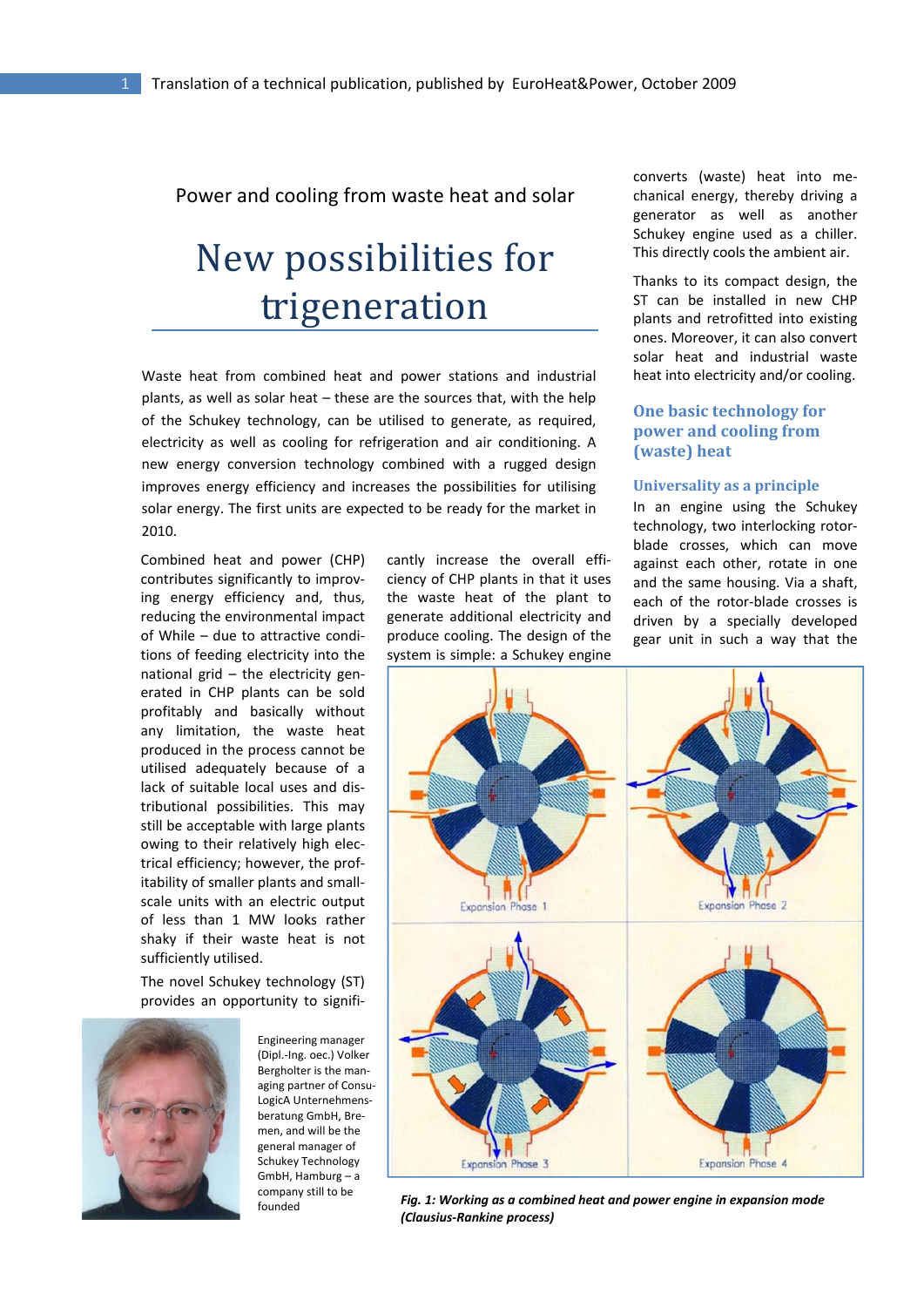rotor‐blade crosses do not turn uniformly at the same speed but out of phase with each other at alternately faster and slower speeds. As a result, the eight hous‐ ing chambers formed by the rotor‐ blade crosses become bigger and smaller eight times per revolution, i.e. their cubic contents are compressed and expanded accordingly. (Fig. 1)

The arrangement of inlets and outlets matches the movements of the rotor‐blade crosses in such a way that the latter also control the opening and closing of the inlet and outlet ports. There is no need for any closing mechanisms and controls, such as a camshaft and valves. The gearing design for the modu‐ lated rotation of the rotor‐blade crosses is perfectly new, unique, and suitable for large‐batch pro‐ duction. At any place during the rotation, it ensures a form‐fit and low‐loss power transmission.

From a mechanical engineering point of view, a Schukey engine is a displacement engine or, to be more precise, a rotating swing chamber engine. The ST can be used as an expansion engine with compressed air, hot air, hot gas, and steam; as a compres‐ sion/expansion engine; as a com‐ ponent in an open or closed Bray‐ ton cycle, a Clausius‐Rankine proc‐ ess, or an Organic‐Rankine‐Cycle process (ORC).

The efficiency rating of the ST is much higher than that of the en‐ ergy conversion systems known so far (Otto, Diesel, Wankel, Stirling as CHP systems, and various com‐ pressors as cooling systems).

The basic unit is largely the same for all areas of application: it consists of less than 50 component parts, of which only 16 are moving. The movements of any moving parts are rotational without excep‐ tion.



*Fig. 2: Design of the Schukey engine, side and front view*

| $P$ (kW) | $T_e$ (°C) | <b>Rotor</b><br>(mm) | <b>Drehzahl</b><br>(U/min) | $P_{\text{max}}$<br>(MPa) | V/U (Liter)             |
|----------|------------|----------------------|----------------------------|---------------------------|-------------------------|
| 2,5      | 150        | 150                  | 2600                       | 0,11                      | $\overline{2}$          |
| 6        | 120        | 150                  | 1500                       | 0,2                       | $\overline{\mathbf{z}}$ |
| 7,4      | 150        | 150                  | 1500                       | O <sub>1</sub> 2          | $\overline{2}$          |
| 19       | 120        | 220                  | 1500                       | 0,2                       | 8                       |
| 35       | 300        | 220                  | 1500                       | 0,2                       | 8                       |
| 40       | 400        | 220                  | 1500                       | 0,2                       | 8                       |
| 53       | 400        | 220                  | 2000                       | O, 2                      | 8                       |
| 100      | 400        | 300                  | 2000                       | 0,6                       | 42                      |

*Table 1: Parameters and performance data for the ST as a heat‐power engine*

During operation, the Schukey technology shows the following advantages:

- compact design, therefore, perfectly suited for retrofitting existing CHP plants
- good part‐load performance, particularly, if there is no con‐ tinous heat flow
- low rotational speed: there is no need for a geared transmis‐ sion between the Schukey en‐ gine and the generator

The maintenance and operating costs of a Schukey engine are very low. This technology is simple, rugged, and reliable.

#### **Heatpower engine**

The Schukey heat‐power engine employs the principle of the hot‐ steam engine. Using the Clausius‐ Rankine process, the unit works as a pure expansion engine. The ro‐ tor‐blade crosses, gear units, and control system interact in such a way that a high mechanical per‐ formance can already be achieved with a low inlet pressure.

During pure expansion operation, the eight (expansion) chambers formed by the rotor‐blade crosses are enlarged four times per rota‐ tion by the medium under pressure entering the engine. (Fig. 2)

The demands on a technology that, in the low temperature and pres‐ sure range, can convert heat into mechanical energy are high. The technology has to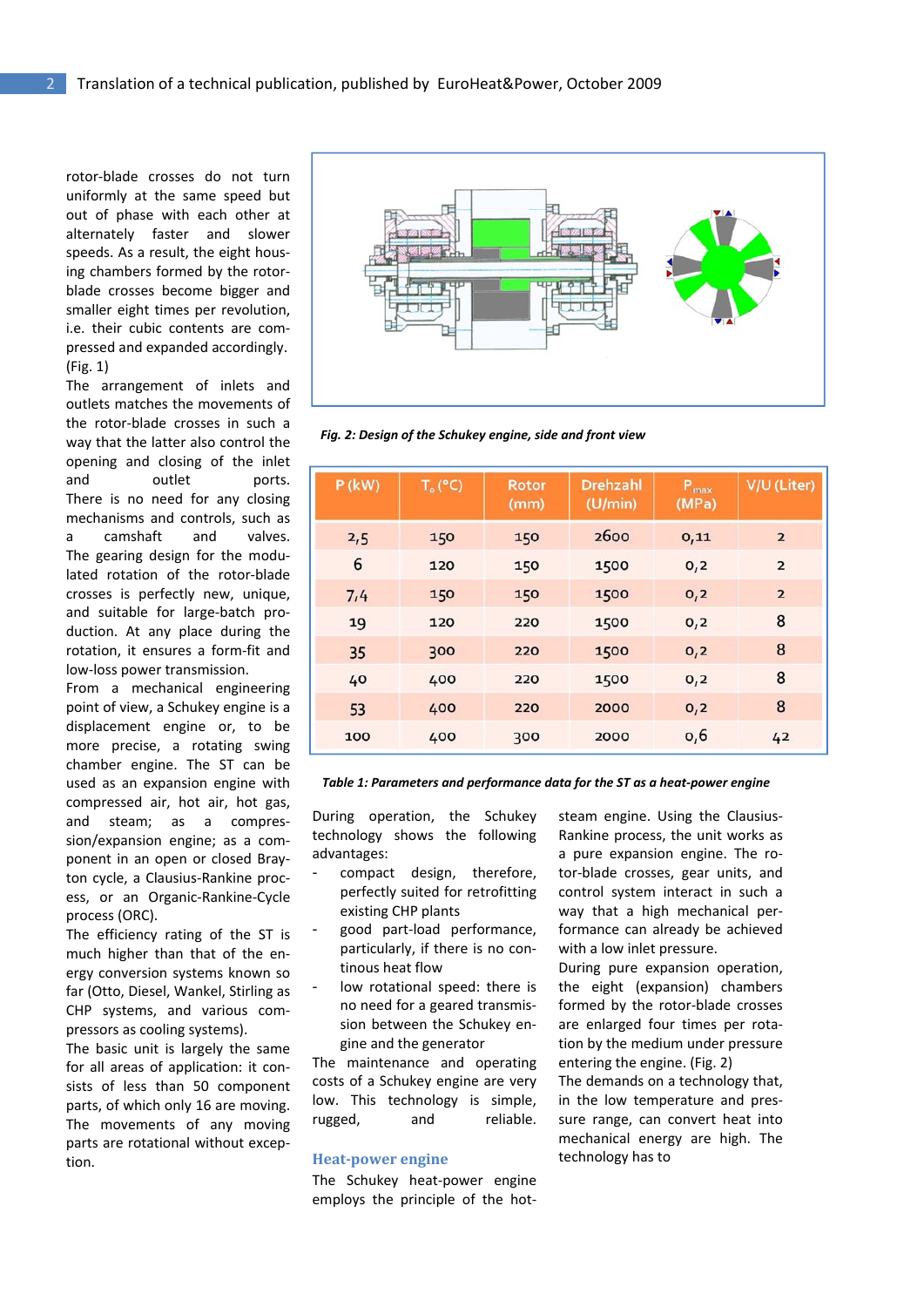

- have a very high flow rate to be able to offset the lack of specific energy of a medium,
- be small and compact, so that it can be used also in areas of limited space,
- feature extremely low internal frictional resistance, and

it has to be inexpensive and rug‐

ged for the engine to run profita‐ bly also with  $a$  – for physical reasons – lower efficiency.

Apart from the Schukey technology, no other technology known to date meets all these requirements.

Table 1 shows the power range covered by an engine using the Schukey technology to generate electricity from (waste) heat, and the respective operating conditions.

#### *Fig. 3: Original drawing; working as a chiller in the compression‐expansion mode (Brayton cycle)*

### **Chiller**

As a chiller, the Schukey engine uses the Brayton cycle without phase transition. In this way, the ambient air can be cooled directly.

The Brayton cycle requires a com‐ pression and an expansion engine. The Schukey engine is the only engine that combines a compres‐

sion and expansion unit in one housing. Using the Brayton cycle, it achieves an efficiency comparable to that of conventional cold vapour processes.

An original drawing by the devel‐ oper provides a good overview of how the chiller works. (Fig. 3)

- (1) Ambient air flowing in  $(T_1)$  is compressed and, thus, heated  $(T<sub>2</sub>)$ .
- (2) The heated air  $(T_2)$  is isobarically cooled using a heat ex‐ changer  $(T_3)$ .
- (3) The cooled air under pressure  $(T_3)$  expands to ambient pressure, is thereby cooled to am‐ bient temperature  $(T_4)$  and escapes.
- (4) In a closed system (cold room, refrigeration room, office, etc.) the now cooled air is again fed into the process ( $T_4 = T_{1\text{new}}$ ) and cooled down further.



*Fig. 4: Schukey synthesis‐gas trigeneration plant with process heat recovery*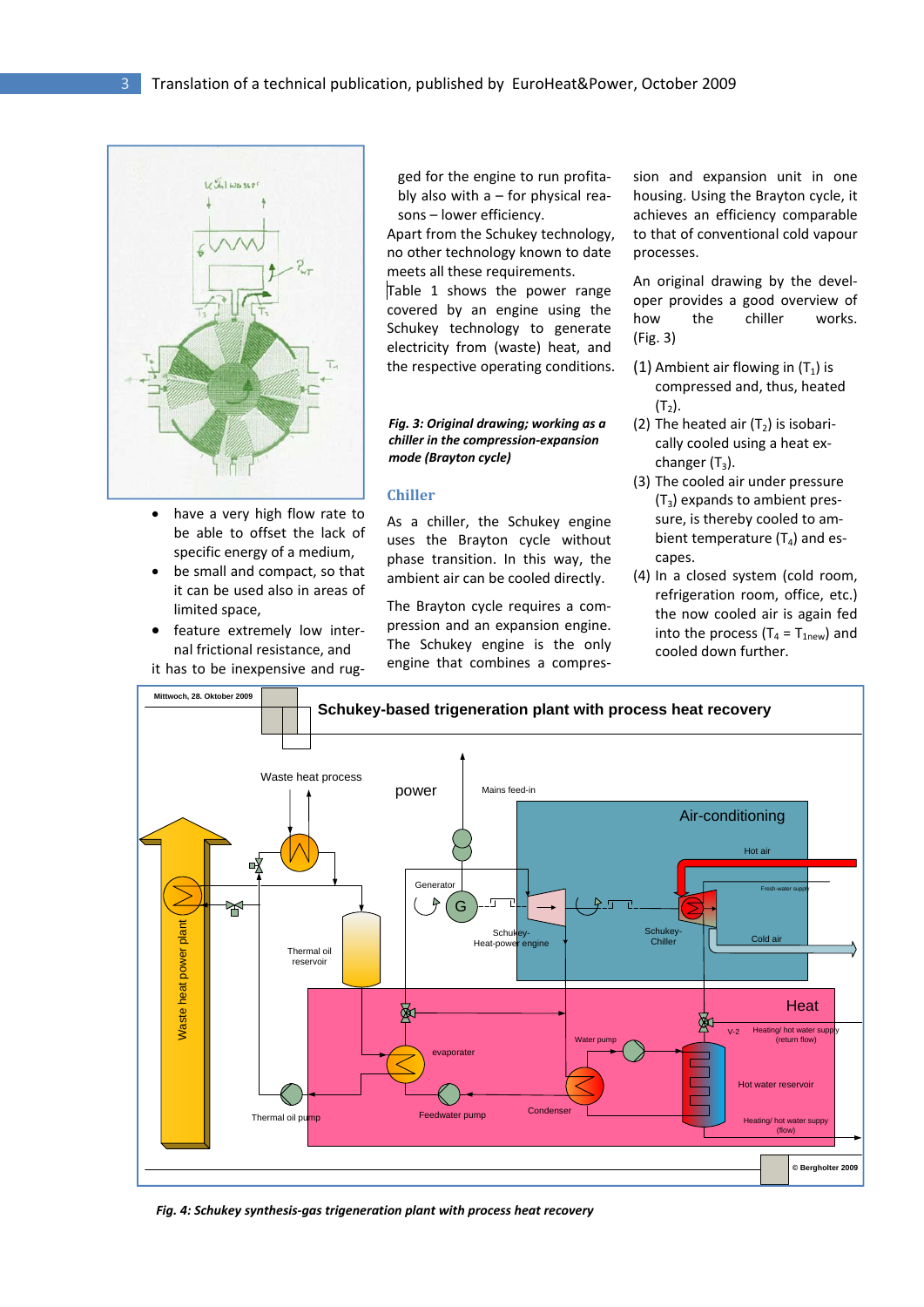The large displacement volume combined with relatively low com‐ pression (compression ratio of 1:1.3 to 1:1.8) renders the Schukey engine ideal for the Brayton cycle. The flow rate is controlled by the rotational speed. Mechanically adjustable control edges at the inlet and outlet of the compres‐ sion‐expansion chambers control the cooling capacity. The heat extracted with a heat exchanger can be used for heating purposes or service water.

The optimum position of each control edge makes for an opti‐ mised efficiency in the part‐load operational range, so that the engine runs profitably within a wide rotational-speed and temperature range.

The efficiency of compression and expansion exceeds 90%, the coeffi‐ cient of performance is between 3.2 and 3.9.

# **Trigeneration with the Schukey technology**

#### **Principle and technology**

With a view to improving the efficiency of CHP plants while avoiding the use of electricity‐dependent refrigeration technology, research in trigeneration can yield promising rosults

The Schukey heat‐power engine can convert waste heat of a com‐ paratively low temperature into mechanical energy. Many CHP plants are able to provide this temperature level. Thus – as an alternative to an absorption chiller – an ST chiller, mechanically driven by the Schukey heat‐power ma‐ chine, can also be used to generate cooling.

The Schukey technology has a lot to commend it, for instance, the high coefficient of performance, which clearly exceeds that of an absorption chiller, as well as

weight, volume, and capital in‐ vestment, where the advantages of the Schukey technology are even more obvious.

Therefore, virtually every com‐ bined‐heat‐and‐power plant that – permantently or temporarily – produces excess heat can be equipped, and in most cases also retrofitted, with the ST.

## **Pilot project "synthesisgas CHP plant"**

The allothermal steam reforming process turns a raw material (cur‐ rently wood chips, later residues from the edible oil production) into high‐purity hydrogen, which is then converted into electricity using a gas Otto engine. With the help of the Schukey tech‐ nology, the waste heat of this plant is converted into additional elec‐ tricity and cooling. In addition to the waste heat from the flue gas, this plant type also



*Fig. 5: Solar‐thermal heat, power, and air‐conditioning plant*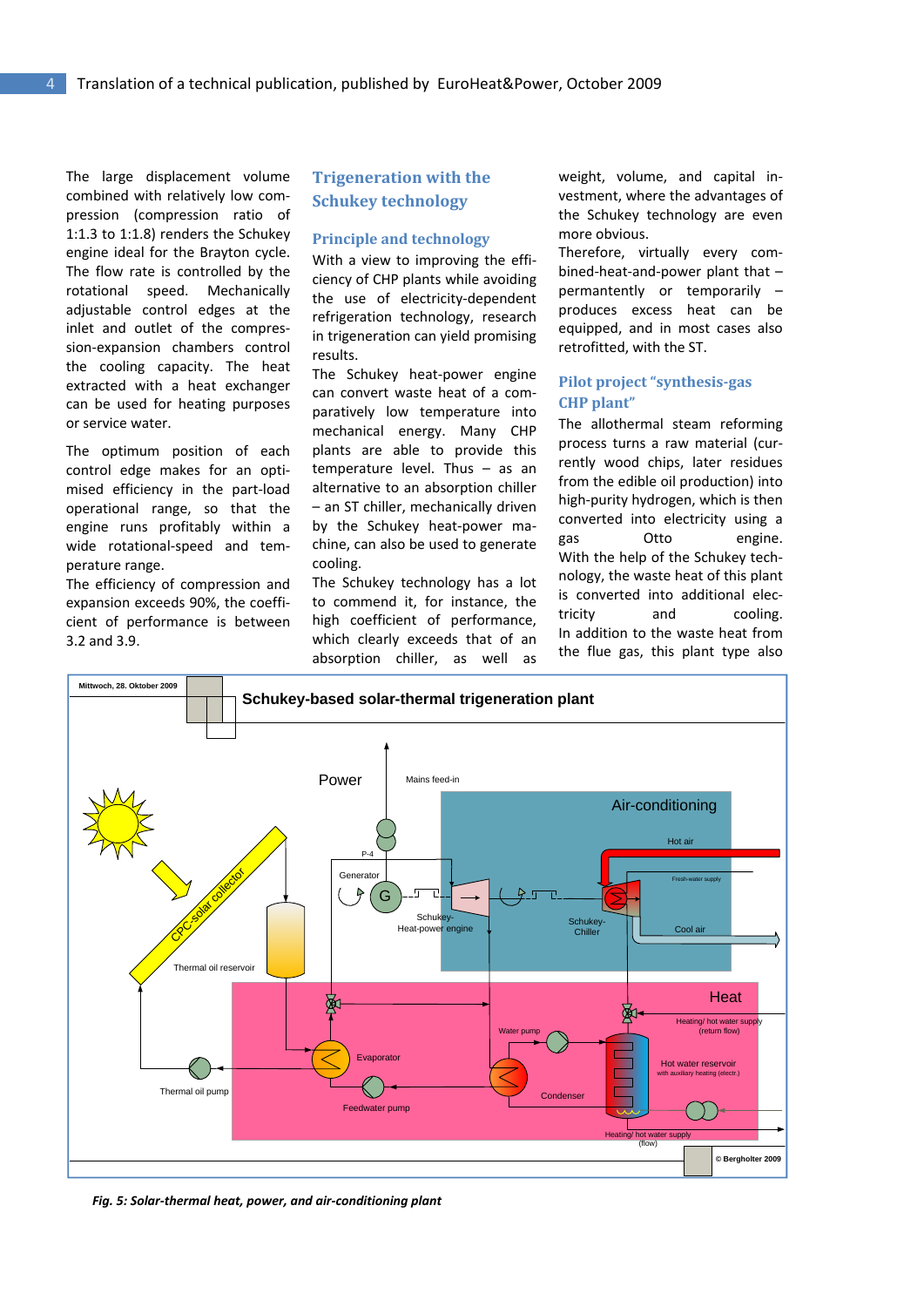produces process‐related waste heat: in the third phase of the synthesis gas generation, occurring at a temperature of 1,000°C, a considerable amount of heat has to be supplied from outside. (Fig. 4)

Whether, under the given operating conditions – i.e. feeding the generated electricity into the na‐ tional grid and getting paid for it – an alternative refrigeration is prof‐ itable, will have to be determined in each individual case.



*Fig. 6: Within the next six months, Thermodyna plans to build a pilot plant that generates electricity and cooling. The overall output should be sufficient to air‐ condition, for instance, filling station shops or restaurants with solar heat.*

Two Schukey heat‐power engines connected in series are used to recover energy. With that, the electrical efficiency of the plant increases from 27.5% to 37.5%. The overall efficiency rises from 82.5% to 92.5%.



*Fig. 7: View into the interior of a Schukey engine. What can be seen are the two rotor‐blade crosses (red and yellow). The two gear units are at the right and left ends. Each gear unit drives its respective rotor.*

As an isolated application not con‐ nected to the grid and therefore not eligible for feed‐in payments, this plant – instead of generating electricity – can deliver a theoreti‐ cal refrigeration capacity of more than 1 MW.

### **Profitability**

The ST can increase the electrical efficiency of a CHP plant by 12 to 40%, depending on the type and the waste heat available. With complete heat extraction, the ST can achieve overall efficiency rates of more that 90%. Particularly, smaller CHP plants with high energy recovery benefit from this increase.

The input values for the calculation model are based on an average CHP plant with synthesis‐gas gen‐ eration and a gas engine – electri‐

cal output without Schukey retrofitting: 275 kW, with Schukey retro‐ fitting: 375 kW, annual hours of operation: 6,000. The Schukey chilling unit is optional. Costs for the generation of energy from wood chips: €110 per tonne. The calculation includes only the share of the power plant without the expenses and income from the heat extraction.

The most important results are:

- The electricity generation costs of the plant amount to about €0.15 per kWh without the ST and to about €0.12 per kWh with the ST.
- If the electricity is fed into the national grid against payment, the annual surplus with the ST amounts to approximately €120,000 – that is significantly more than the additional capital investment.
- The fuel costs are the main cost driver: in this case, they amount to more than 60% of the total costs. The rest is about equally shared be‐ tween write‐offs, imputed in‐ terest and operating costs.
- The costs of refrigeration (without distribution) are about €0.05 per kWh cooling output.

The low costs for refrigeration can basically be attributed to two fac‐ tors:

- (1) Due to the mechanical com‐ bination of electricity genera‐ tion and refrigeration, the en‐ gine produces variable por‐ tions of electricity and cooling at the same time. If there is no need for refrigeration, the engine can generate electric‐ ity without limitation. Thus, every hour of operation is a full‐load hour.
- (2) The manufacture of the ST is generally easy and very low‐ cost. Furthermore, the ambi‐ ent air is cooled directly in that it flows through the Schukey engine. This technol‐